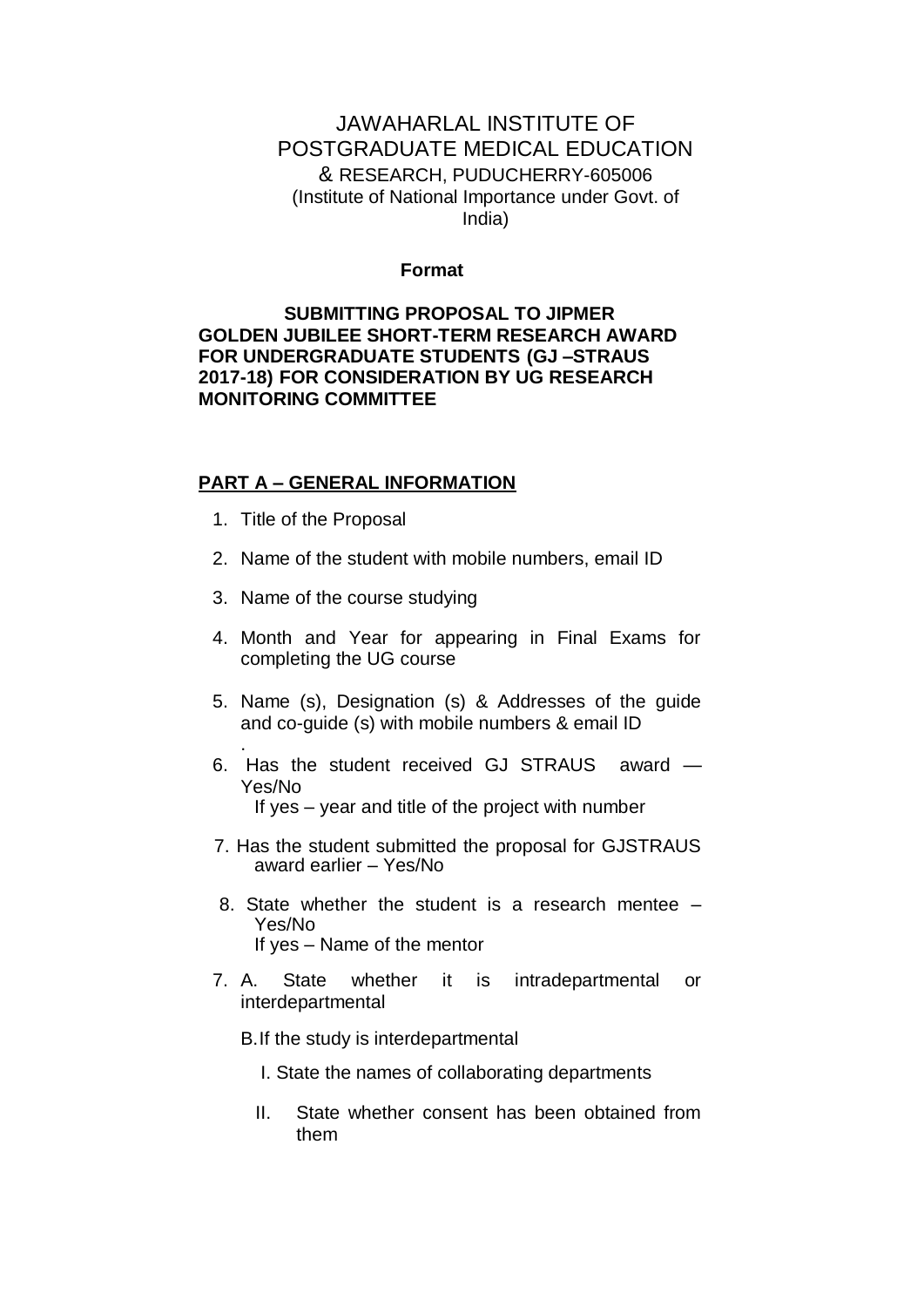## **PART B – TECHNICAL DETAILS**

- 1. Title of the Proposal ( Up to 25 words)
- 2. Introduction (Up to 300 words)
- 3. Objectives ( Up to 100 words)
- 4. Methodology ( Up to 800 words)
	- A. Study design
	- B. Data collection period.
	- C. Study participants
		- a. Inclusion criteria
		- b. Exclusion criteria
		- c. Number of groups to be studied, identify groups with definition
	- D. Sampling
		- a. Sampling size calculation
		- b. Sampling technique
	- E. Study procedure
	- F. If it is a clinical trial, whether registration with CTRI will be done
	- G. Parameters studied.
	- H. Statistical tests to be used for data analysis
	- I. Ethical considerations
- 5. Implications ( up to 100 words)
- **6.** Relevant references for the project ( Ranging between 7 to 15) (in Vancouver style)